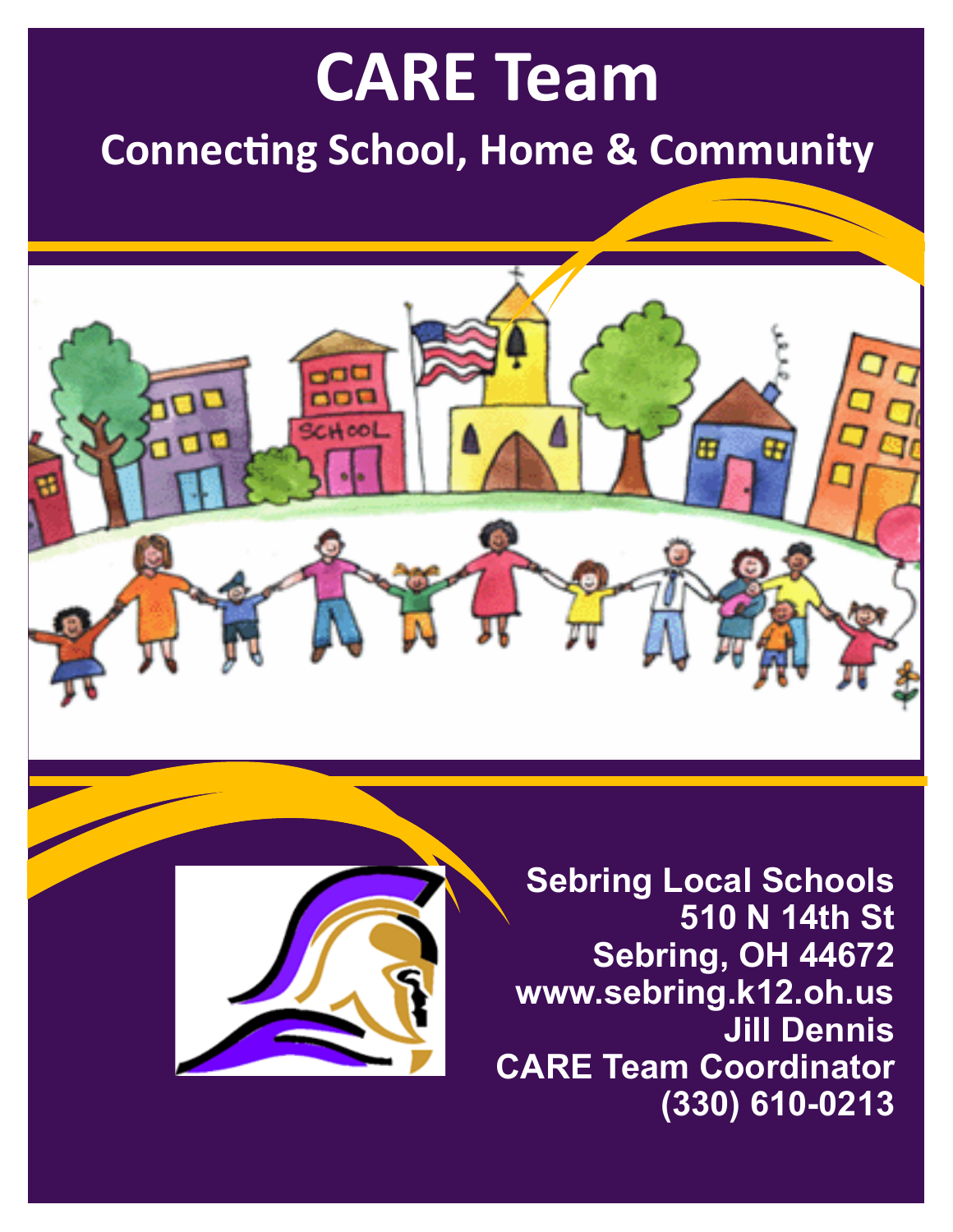

#### **What is a CARE Team?**

**CARE Team is a group of Educators, Administrators, Counselors and Community Professionals working together as a team to provide resources and supports for our students and families...in school, at home and in the community.**

## **Why have a CARE Team?**

The purpose of the CARE Team is to work toward making positive changes in the lives of our students and their families.

CARE is an acronym that stands for:

- C: Comprehensive
- A: Assistance
- R: Resources
- E: Education

#### **How does the CARE Team work with students?**

Students may be referred to the CARE Team by any professional in the school: teachers, support staff, and administrators. Families can make self-referrals directly to the CARE Team Coordinator.

A referral may happen for a variety of reasons: poor academics, behavioral challenges, stressful family events, lack of home supports or basic needs, or other specific incident-related referrals.

The frequency of the CARE Team meetings for each student depends on the needs of the student. The CARE team is individualized to the student and situation. The activities of the student's CARE team will be determined on a case-by-case basis.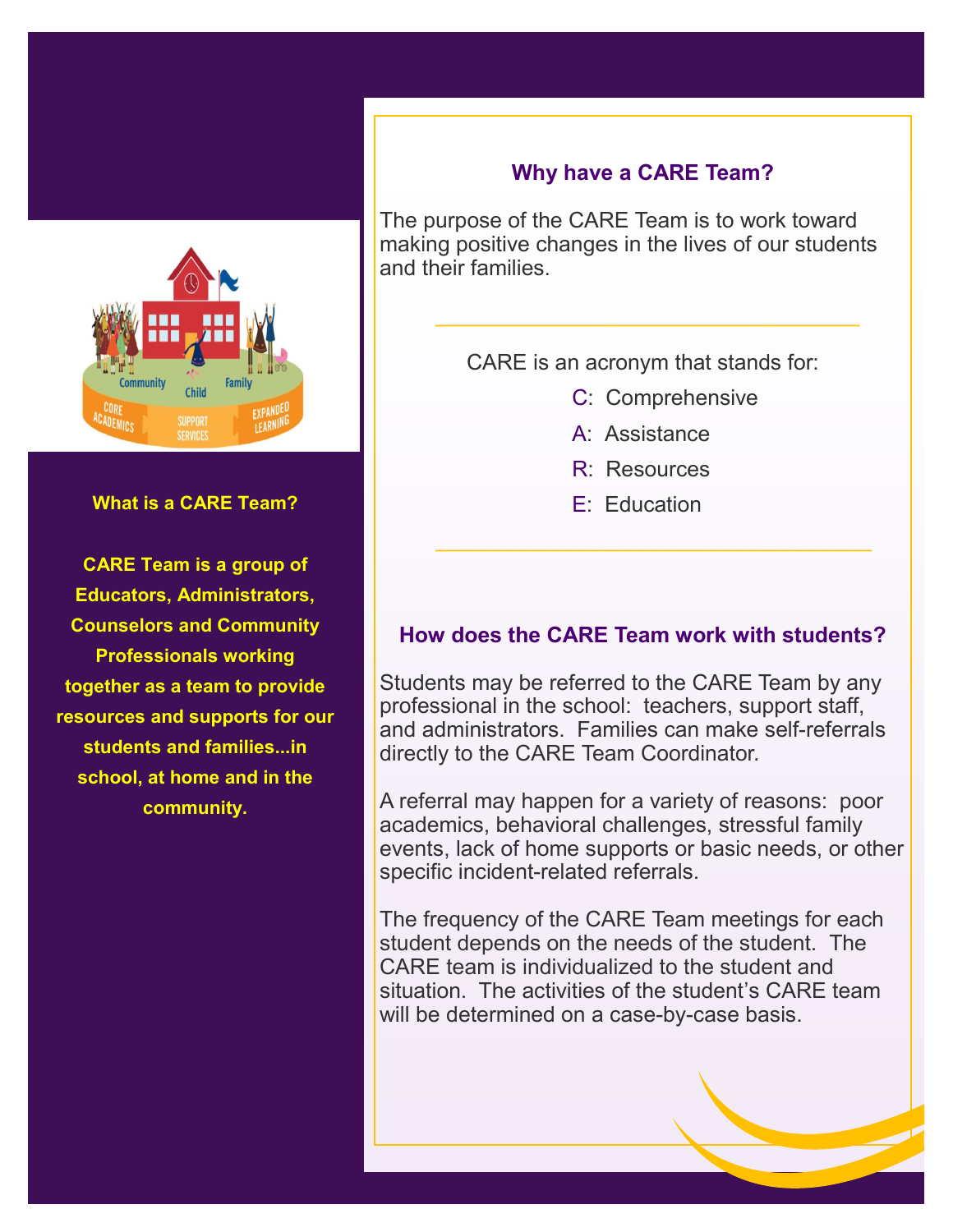#### **The CARE Team Coordinator can provide assessment and referrals for:**

- Clothing
- Food Assistance
- Housing Assistance
	- Medical Care
- Mental Health Service
	- Utility Assistance

...and many other social service supports

 $\mathcal{L}_\text{max}$  and  $\mathcal{L}_\text{max}$  and  $\mathcal{L}_\text{max}$  and  $\mathcal{L}_\text{max}$ 

#### **The CARE Team Coordinator will:**

- Help students succeed in school
- Offer mentoring and support to students and families
- Connect families to school and community supports while encouraging family involvement

Serve as a liaison to break down barriers that interfere with the ability of students to successfully participate and learn in school



#### **Who is the CARE Team Coordinator?**

**Jill Dennis is the CARE Team Coordinator for the district. She can be reached via email at jdennis@sebring.k12.oh.us or by phone or text at (330) 610-0213.**